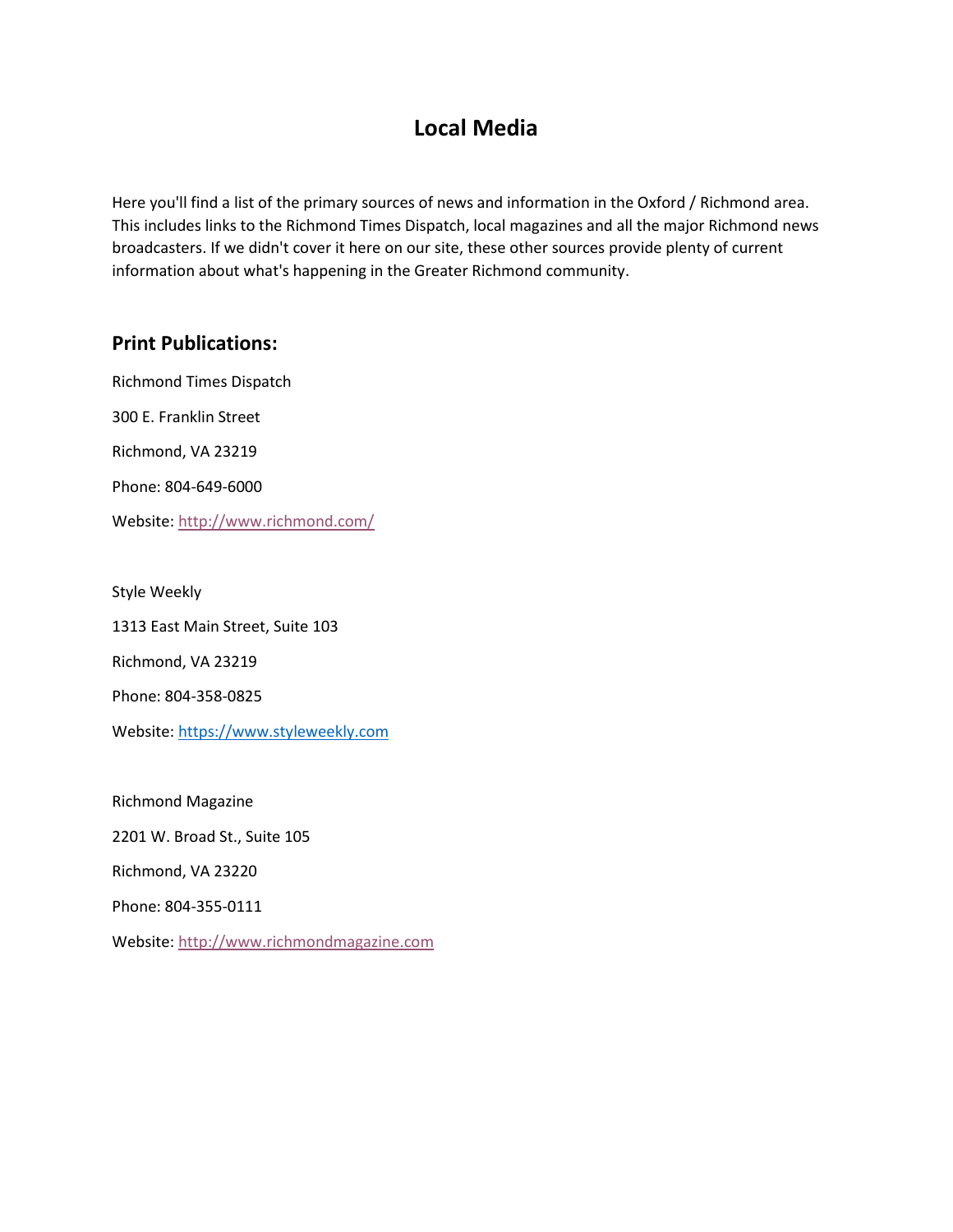Richmond Family Magazine

Website[: https://www.richmondfamilymagazine.com](https://www.richmondfamilymagazine.com/)

## [RVA Magazine](https://rvamag.com/)

## **News Radio and Television Stations**

WCVE Community Idea Stations (NPR / PBS) 23 Sesame Street Richmond, VA 23235 Phone: 804-320-1301 Website[: http://ideastations.org/](http://ideastations.org/)

NBC 12 - WWBT Television P.O. Box 12 Richmond, VA 23218 (offices are located at 5710 Midlothian Turnpike) Phone: 804-230-1212 Website[: www.nbc12.com](www.nbc12.com)

CBS 6 - WTVR Television 3301 West Broad Street Richmond, VA 23230 Phone: 804-254-3600 Website[: http://www.wtvr.com](http://www.wtvr.com/)